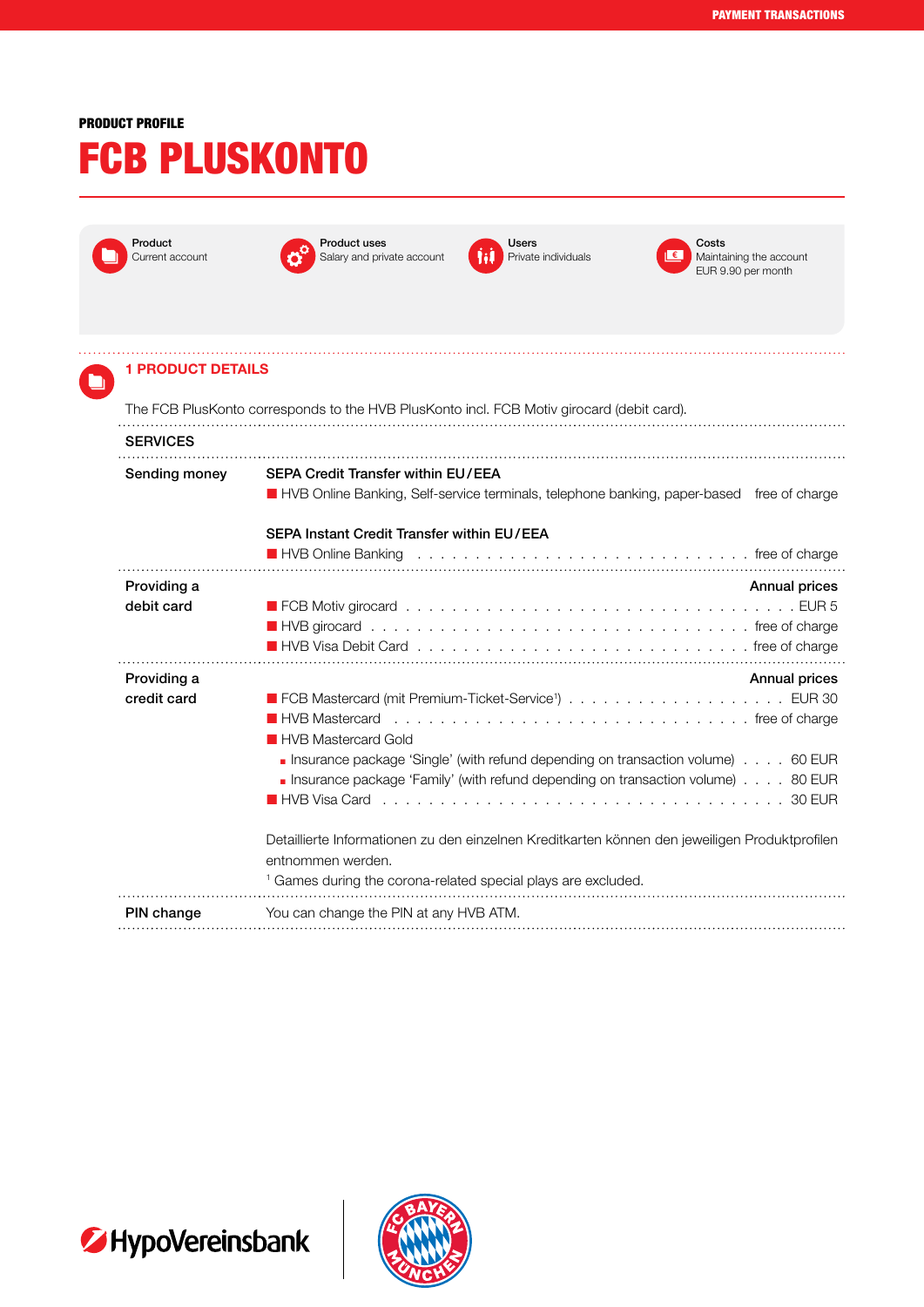| Cash withdrawals<br>at cash machines<br>using a debit card | With your HVB girocard (debit card) you can withdraw cash:<br>At HypoVereinsbank and other Cash Group banks (Commerzbank, Deutsche Bank and Post-<br>bank as well as their subsidiary banks in Germany), at Shell petrol stations in Germany and at all<br>banks forming part of the UniCredit Group in<br>13 other countries<br>At cash machines abroad 1% of the transaction amount, at least EUR 4.75<br>With your HVB Visa Debit Card you can withdraw cash:<br>At HypoVereinsbank and at all banks forming part of the UniCredit Group in<br>13 other countries<br>Third-party banks or cash machine operators may charge their own fees for cash withdrawals<br>and foreign currency transactions, which are to be borne by the card holder. They are required to |
|------------------------------------------------------------|-------------------------------------------------------------------------------------------------------------------------------------------------------------------------------------------------------------------------------------------------------------------------------------------------------------------------------------------------------------------------------------------------------------------------------------------------------------------------------------------------------------------------------------------------------------------------------------------------------------------------------------------------------------------------------------------------------------------------------------------------------------------------|
|                                                            | inform you of their fees at the cash machine.                                                                                                                                                                                                                                                                                                                                                                                                                                                                                                                                                                                                                                                                                                                           |
| Cash withdrawals<br>at ATMs with credit<br>card            | At third-party ATMs around the world:<br>With HVB Mastercard, HVB Mastercard Gold or FCB Mastercard EUR 2.50<br>With HVB Visa Card 2% of transaction amount, and a minimum of EUR 5                                                                                                                                                                                                                                                                                                                                                                                                                                                                                                                                                                                     |
|                                                            | Arranged overdraft HVB overdraft facility<br>Usually three times your net monthly salary<br>Interest rate for an authorised overdraft facility and/or tolerated overdraft<br>(overdrawn account): please refer to the current list of prices and services                                                                                                                                                                                                                                                                                                                                                                                                                                                                                                               |
|                                                            | Changing accounts Free account-changing service<br>Online account-changing service via hvb.de/kontowechsel<br>Statutory account-changing support in accordance with the (German) Payment Accounts Act                                                                                                                                                                                                                                                                                                                                                                                                                                                                                                                                                                   |
|                                                            | HVB Online Banking (hvb.de)                                                                                                                                                                                                                                                                                                                                                                                                                                                                                                                                                                                                                                                                                                                                             |
| Modes of access                                            | HVB Mobile Banking<br>Self-service terminals<br>HypoVereinsbank branches<br>HVB Telefonbanking, call +49 (0)89 55877-1000                                                                                                                                                                                                                                                                                                                                                                                                                                                                                                                                                                                                                                               |
| Account<br>information                                     | <b>Free provision of account statements</b><br>Online account statements (automatic or manual download, archiving, printing)<br>Statement printer<br>Summary statement on request, cost per statement plus postage EUR 0.18                                                                                                                                                                                                                                                                                                                                                                                                                                                                                                                                             |
| <b>Text alerts</b>                                         | Texts may be selected on an individual basis<br>$\blacksquare$ Transactions using a credit card or the HVB Visa Debit Card<br>Account services (checking account balance, incoming payments, debit transactions,<br>account balance notification for above or below customer-defined account balances,<br>account statement reminders)<br>■ Select and change at any time, either online (HVB Online Banking) or through your<br>relationship manager                                                                                                                                                                                                                                                                                                                   |